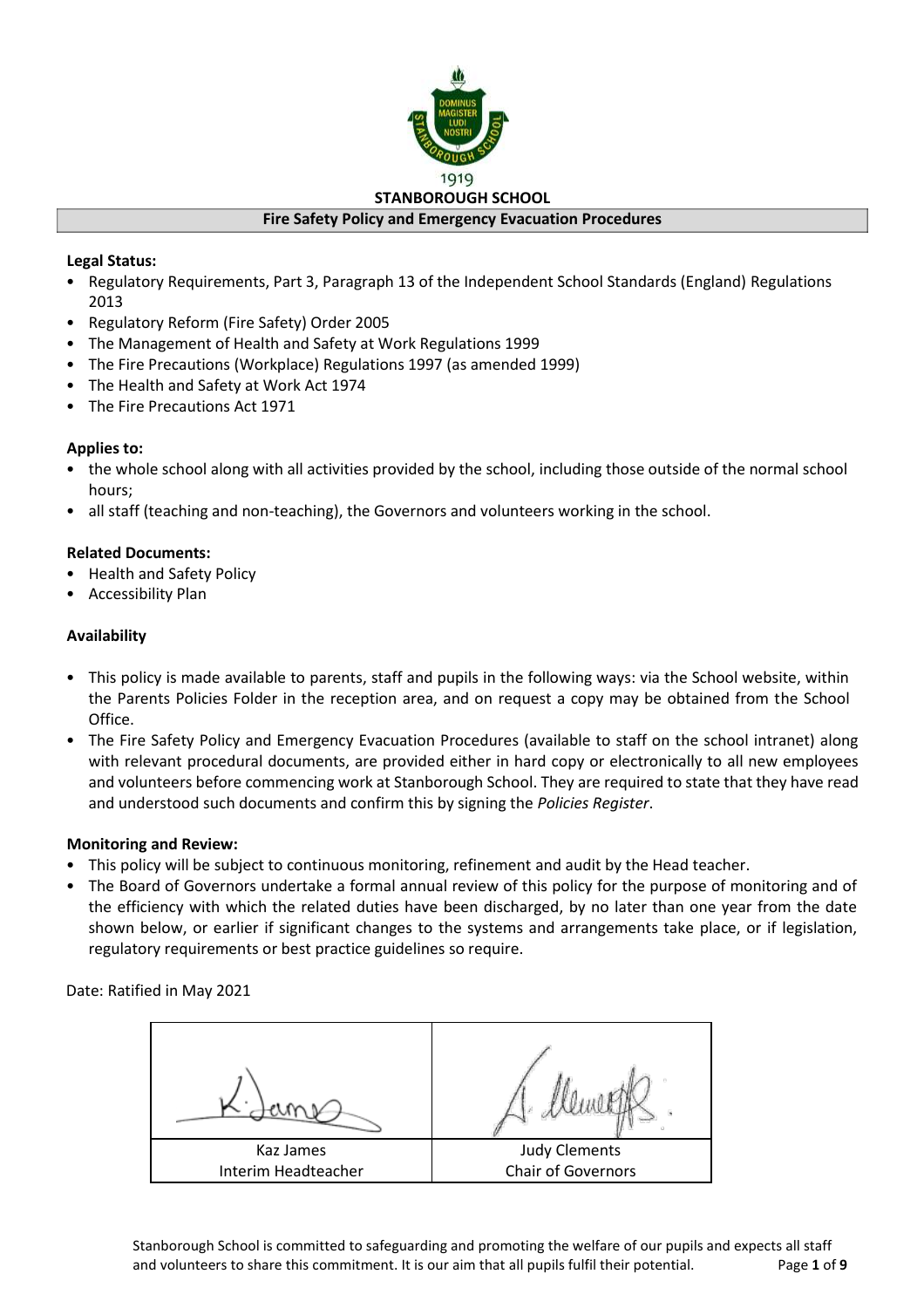#### **Fire Safety Policy and Emergency Evacuation Procedures**

This document sets the policy on how the regulations are interpreted at our School.

#### **Fire Safety**

Stanborough School has established a fire safety policy and procedures, which are designed to protect pupils, staff and visitors and school assets. The Effectiveness of these polices depends not only on physical precautions designed to prevent the occurrence and spread of fire, but also on the co-operation of every member of staff, pupil and visitor.

Compliance with fire safety policies and procedures is a legal requirement. All staff will have duties and responsibilities in respect of fire safety. Ultimate responsibility for this policy rests with employer. The school Board of Governors will look to the Head teacher to ensure that the Fire Safety Policy and the Fire Safety Procedures are effectively applied and brought to the attention of their staff and are observed by them at all times. As with all matters relating to health and safety, the Senior leadership Team (SLT) and Faculty Leaders have devolved responsibility for the application of this Fire Safety Policy.

The Government published the Regulatory Reform (Fire Safety) Order in 2005. It applies to the vast majority of premises. The aim of the new regime is to create a simple fire safety regime applying to all workplaces and other non-domestic premises. The regime is based on risk assessment, a duty to maintain fire precautions which are for the use of fire fighters and new duties on fire authorities for fire safety, investigation and testing. The fire safety arrangements in Stanborough School have been dictated by the provisions of the Fire Safety Acts, where, in such premises, there are at any one time either:

- a) more than twenty people at work; or
- b) more than ten people at work elsewhere than on the ground floor, then the owner or occupier of the premises is required to apply for a fire certificate.

## **Responsible Persons**

The Regulatory (Fire Safety) Reform Order 2005 states the meaning of 'Responsible Person' as being:

- The employer, if the workplace is to any extent under his control; or
- The person who has control of the premises (as occupier or otherwise) in connection with carrying out their trade, business, or undertaking.

The Main requirements of the above legislation include:

- Fire risk assessment and fire precautions to minimise the risk of fire.
- Design of buildings to prevent the spread of fire
- Means of detection and giving warning in the event of fire
- The provision and maintenance of means of escape
- Emergency evacuation procedures and means of fighting a fire
- The training of staff in fire safety and the management of fire safety

The main objectives of our school Fire Policy are:

- to safeguard persons who may be affected by fire at any of the school premises;
- to safeguard the physical assets of the school, its staff, pupils and visitors;
- to reduce the incidence of fires;
- to minimise the potential for fire to disrupt the work of the school;
- to minimise the incidence of unwanted fire alarm signals and false alarms and
- to protect the environment.

On establishing Stanborough School, the Board of Governors liaised with the local Fire Authority to determine the need for a Fire (Means of Escape) Certificate required by the Act. The Board of Governors have undertaken a fire risk assessment in accordance with the Fire Precautions Workplace Regulations 1997 (amended 1999). The General Site Manager (Health and Safety Officer) ensures compliance and this is viewed as a minimum standard to be achieved. The Head teacher will ensure, on behalf of the Board of Governors, any further modifications required as a result in changes in legislation or established best practice are approved by the local fire authority.

Stanborough School is committed to safeguarding and promoting the welfare of our pupils and expects all staff and volunteers to share this commitment. It is our aim that all pupils fulfil their potential. Page **2** of **9**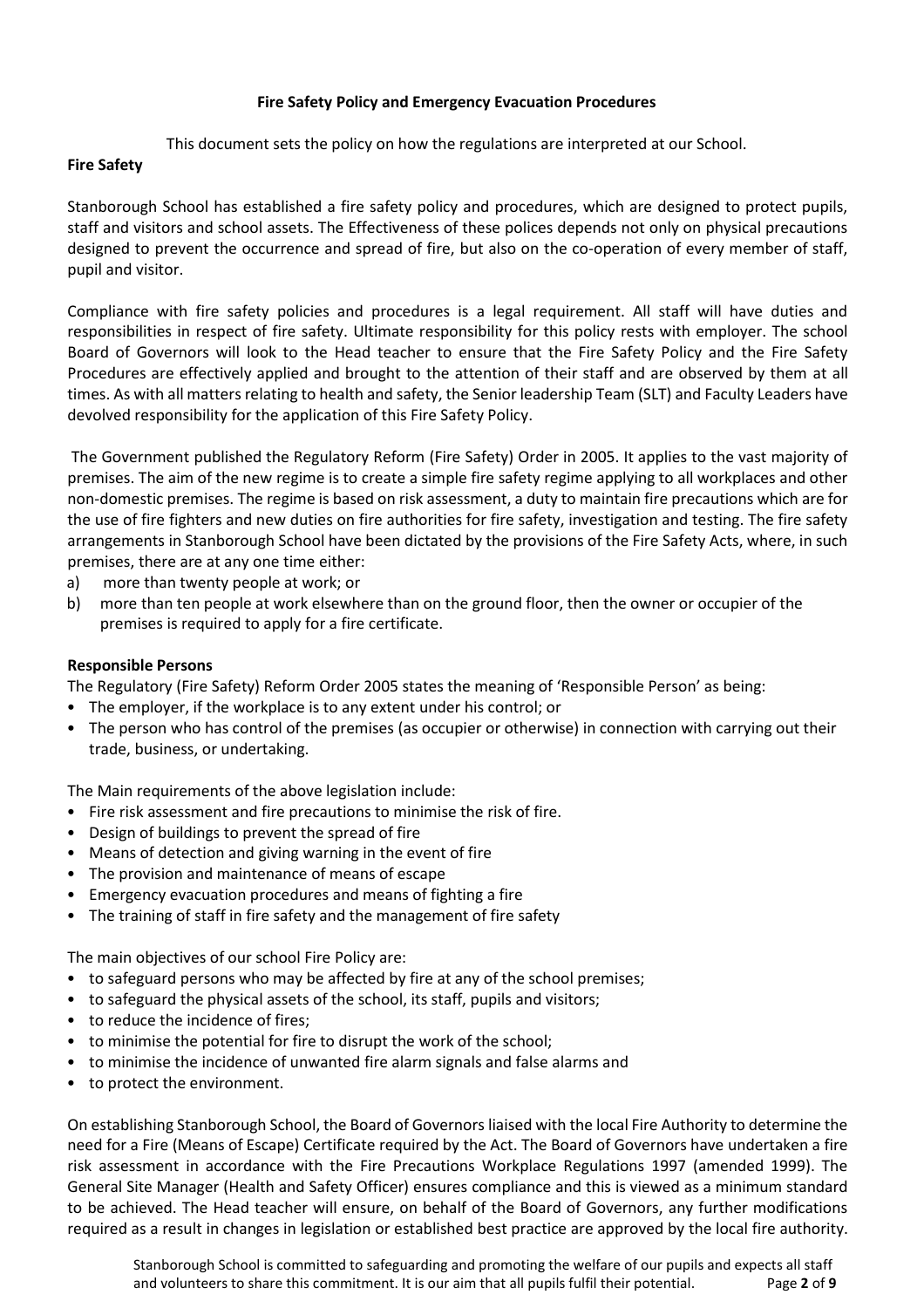In accordance with legislation, there is an annual Health and Safety Fire Risk Assessment. This is completed by an external contractor. Additionally, there is external fire safety training. The fire alarm system is serviced annually by an external contractor (see log in Maintenance office). The fire department routinely checks fire compliant once per year and makes recommendations as appropriate (see log in Maintenance office).

In compliance with both regulations and best practice, the Board of Governors have ensured that:

- all fire call points are identified and weekly call point tests (different call point every week) undertaken and recorded;
- adequate and suitable fire extinguishing appliances are provided and maintained;
- suitable means of fire detection and signalling of the presence of fire is provided and maintained;
- adequate means of escape are provided and maintained;
- suitable signs designating fire fighting equipment and means of escape are provided and maintained;
- a fire logbook is provided and maintained;
- fire training is provided to employees;
- evacuation drills are undertaken on the premises at least termly and the results recorded;
- suitable fire procedures are published in respect of:
- o Action to be taken on discovering a fire.
- o Action to be taken on hearing the alarm.

o Responsibility of key personnel in the event of a fire.

#### **The Management of Fire Safety**

The Head teacher in collaboration with the Health and Safety Officer are responsible for the ongoing management and maintenance of fire safety arrangements within the areas that come under their control. - This will include:

- appointing a sufficient number of School Fire Wardens;
- ensuring that all appointed Fire Wardens are appropriately trained;
- ensuring that all staff, pupils, contractors and visitors are made aware of basic fire safety procedures;
- ensure that day and where required, evening fire emergency practices or fire drills are carried out each school term, to familiarise staff, day pupils and other users of the school with the school evacuation procedures in the event of a fire emergency.
- ensuring that all means of escape are kept clear of obstructions, and free of combustible material and any potential sources of ignition;
- ensuring that that good standards of housekeeping are maintained at all times;
- ensuring that all statutory instructions relating to fire doors are observed;
- reporting any defects with the fire alarm system, emergency lighting, fire doors, portable fire extinguishers or fire signs etc. to the appropriate persons and
- reporting any incidents of fire.

## **Emergency Contact**

A Pro-forma for emergency contact telephone numbers is issued to parents at the beginning of each academic year (and as part of the enrolment process) and this is to be completed and returned to the School Office as soon as possible. Notification of any change to these details must be reported to the School Office. Every employee at the school has been asked to complete a form giving details of next of kin, emergency contact numbers, and relevant details about medication. If they do not wish to do this, a "disclaimer" must be signed. Were there ever to be a disaster or crisis affecting the staff and/or pupils of the School, there would be need for easy access to certain data. It would also be essential for considered procedures to be pre-determined to avoid the risk of illconsidered action being taken during a time of stress. The management of The School has in place a Critical Incidents Plan agreed with Board of Governors and the School insurers.

- The primary aim of our Fire Safety Policy is to safeguard life and to this end the Head teacher and the Board of Governors will assume this responsibility. Policies and procedures are available for all staff who are required to be familiar with and apply them.
- Regular health and safety inspections are carried out by the LFO.
- Advice is taken from the Fire Brigade inspector and appropriate specialist advisors.
- Problems will be noted, prioritised and acted upon appropriately.

Stanborough School is committed to safeguarding and promoting the welfare of our pupils and expects all staff and volunteers to share this commitment. It is our aim that all pupils fulfil their potential. Page **3** of **9**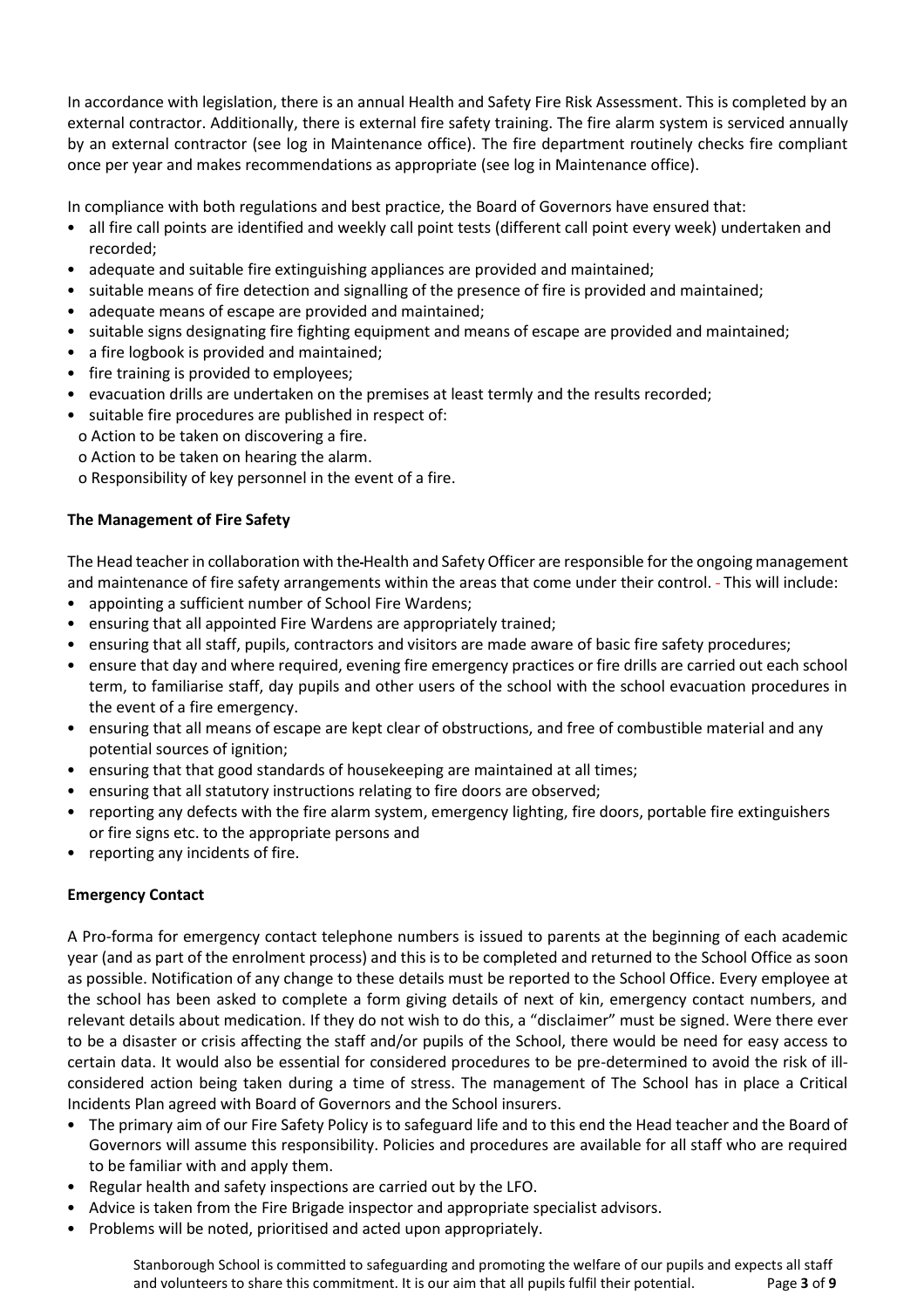- Outside teachers, visitors and contractors will be required to take note of and follow our emergency procedures.
- Public events are assessed for all risks including fire.
- Fire Drills are held regularly, at least once a term and timed. Records of fire drills are kept in the Logbook in the Maintenance Office and on the school's online shared drive.
- Escape routes are clearly labelled and lead to a safe assembly point.
- All staff and pupils are instructed on action to be taken in the event of an emergency.
- Every room has prominently displayed clear notices describing the action to be taken.
- Fire doors are clearly labelled and unlocked.
- Clear and prominent signage directs visitors to the nearest evacuation route.
- The Fire Warden for each floor checks that areas are evacuated and is on hand to assist those with a disability.
- Arrangements are in place for summoning the Fire Brigade.
- The designated assembly point is at a safe distance from the building and not on a route which may be used by the emergency services.
- A roll call is taken using class registers, staff signing in book, visitors book and pupils signing in and out book.
- The alarm system is tested weekly, is distinguishable from the lesson bell and is audible in every part of the premises.
- The alarm is never switched off and is routinely serviced.
- All the fire fighting equipment is recommended by the Fire services and checked on a regular basis.
- Electrical equipment is regularly checked and maintained by an approved electrical.
- Regulations concerning the control and storage of flammable liquids are followed.
- All appropriate risk assessments are in place and checked by the LFO.

Fire-fighting equipment will be regularly serviced and clearly labelled. The most recent fire equipment inspection was carried out on 21<sup>st</sup> October 2020. Signage is regularly checked and updated in line with current legal requirements. There is a fire drill/emergency evacuation procedure every half term. Neither staff nor pupils are warned of an impending practice. It is essential, therefore, that each member of staff is aware of what the evacuation arrangements are for each area of the school. These are detailed into this document. In case of a fire or bomb threat, evacuation procedures will be tested each term. The evacuation and safety of visitors and contractors will be the responsibility of the person who they are visiting or working for.

The School has:

- Fire Safety Policy and Procedures
- Fire Safety Audit
- Evacuation Procedures

In accordance with statutory requirements there is an annual fire safety audit which includes checking all firefighting equipment by an approved contractor and records maintained. The fire alarm will be tested weekly from different points when the site is not in use and records maintained. All emergency lighting is tested weekly and records maintained.

#### **Responsibility of Staff**

The effectiveness of the Fire Safety Policy will depend on the full co-operation of every member of staff, without exception. Co-operation should be encouraged from the highest level. Complying with the fire safety procedures should be regarded as a basic duty by all the staff and an essential obligation for all Officers with management responsibility. The Head teacher will be responsible for coordinating the fire evacuation of all school buildings in the event of a fire emergency.

#### **Fire Wardens**

Fire Warden training should be made role –specific, to include:

- How and when to check areas to ensure that people have evacuated;
- Understanding of the Sweep system used;

Stanborough School is committed to safeguarding and promoting the welfare of our pupils and expects all staff and volunteers to share this commitment. It is our aim that all pupils fulfil their potential. Page **4** of **9**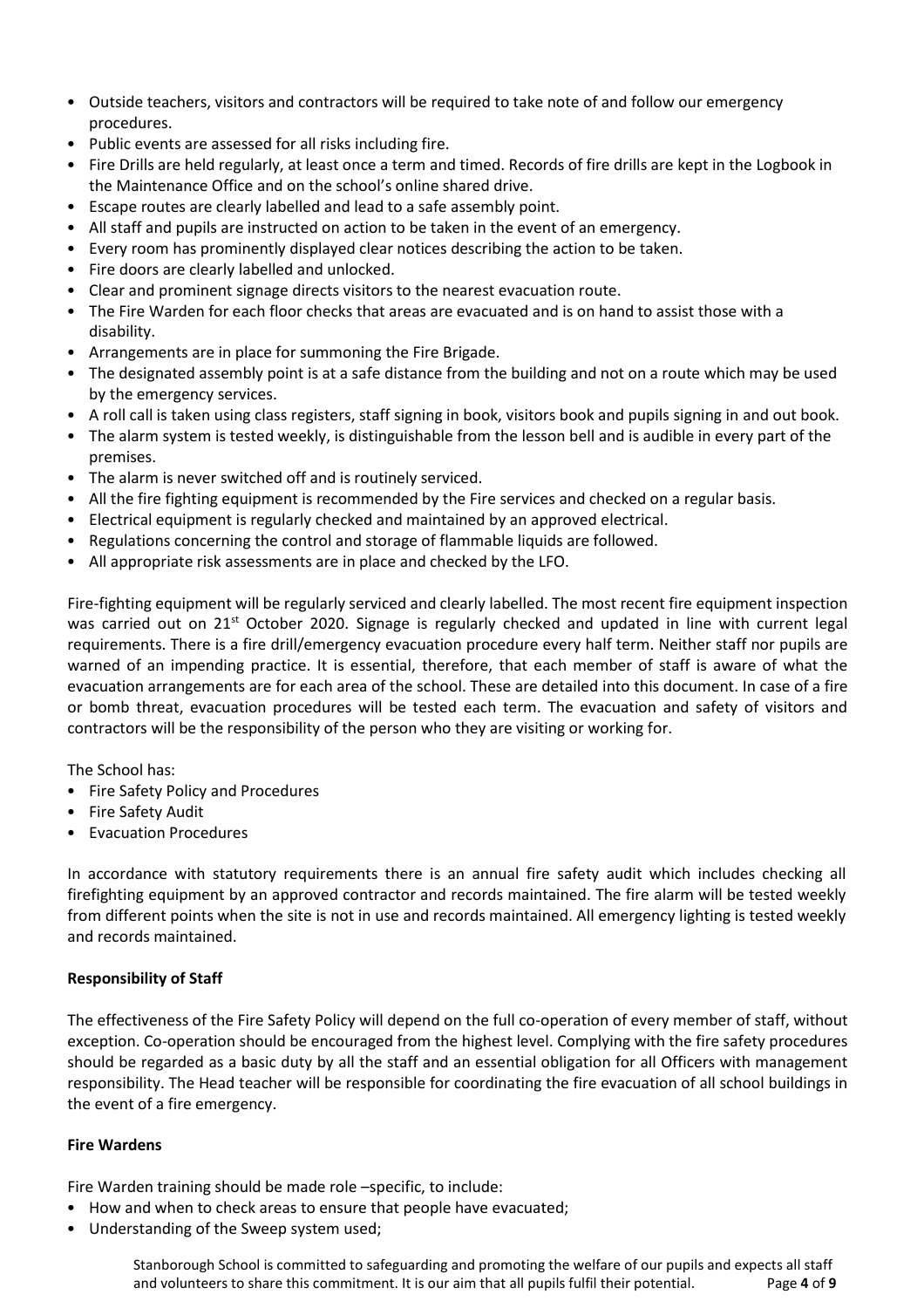- An overview of the School's emergency plan including the role of the First Response Team and Fire Wardens;
- The location of the 'Control' and 'Assembly' Points.
- Understanding of the fire detection and alarm system and the fire equipment available.
- Reporting procedures for non-compliant issues.

#### **Fire Drill**

Staff are also informed of the location of the fire extinguishers. All employees and voluntary helpers are provided with a personal copy of the fire drill procedures including:

- evacuation from the premises;
- exit routes;
- checking the pupils are present;
- their responsibilities regarding the pupils they are supervising.

A copy of these procedures is also available in each classroom.

#### **Execution**

Our fire safety policy regime mirrors closely the Stanborough School Health and Safety policy (H&S) systems and procedures. Fire safety is by definition a subset of the current H&S systems and procedures. Our School's H&S Policy includes a statement that the Board of Governors of the School have a duty to take reasonable precautions to safeguard the lives of employees and other visitors. In this case pupils at our school are included as employees rather than visitors to the site. Responsibilities are as follows:

|                           | <b>Tasks</b>                                         | <b>Comments</b> |
|---------------------------|------------------------------------------------------|-----------------|
| <b>Board of Governors</b> | Responsible in law for what happens on the premises  |                 |
| Responsible Person        | Plans, implements, monitors and reviews the policy   |                 |
| (Head teacher)            |                                                      |                 |
| Maintenance               | Assists the Headteacher for the                      |                 |
| manager                   | Management of H&S including fire precautions         |                 |
| <b>Employees</b>          | Comply with H&S policy and take reasonable steps to  |                 |
|                           | protect themselves and colleagues at work.           |                 |
| <b>Visitors</b>           | Should be briefed on any H&S issues that will effect |                 |
|                           | them, as required, when they are on site             |                 |

**Risk Assessment**. Health and Safety Officer produces the risk assessment for the purpose of identifying the general fire precautions that -the school needs to take. The Risk Assessment is based on an understanding of the relevant legislation, guidance and good practice in the fire prevention field. The overall risk has been assessed and agreed with the Fire and Rescue service.

#### **Building Design**

The Proprietor will be responsible for ensuring that the design of the buildings complies with all relevant fire safety legislation. The schools' Architect will advise the Head teacher, Finance Governor and Property Services Manager on building design matters and applicable CDM Regulations, which may be relevant to, or affect school fire safety so that they may report to the School Premises Committee.

#### **Design of Fire Alarm Systems**

The Maintenance Manager (Health and Safety Officer) will also be responsible for the weekly testing of all fire alarm systems with the school's main building.

#### **Maintenance of Fire Alarm Systems**

The School's Maintenance Manager will be responsible for ensuring the ongoing maintenance of all the school's fire alarm systems, within the school buildings.

#### **Fire Precautions Maintenance**

The following arrangements have been made for maintenance:

Stanborough School is committed to safeguarding and promoting the welfare of our pupils and expects all staff and volunteers to share this commitment. It is our aim that all pupils fulfil their potential. Page **5** of **9**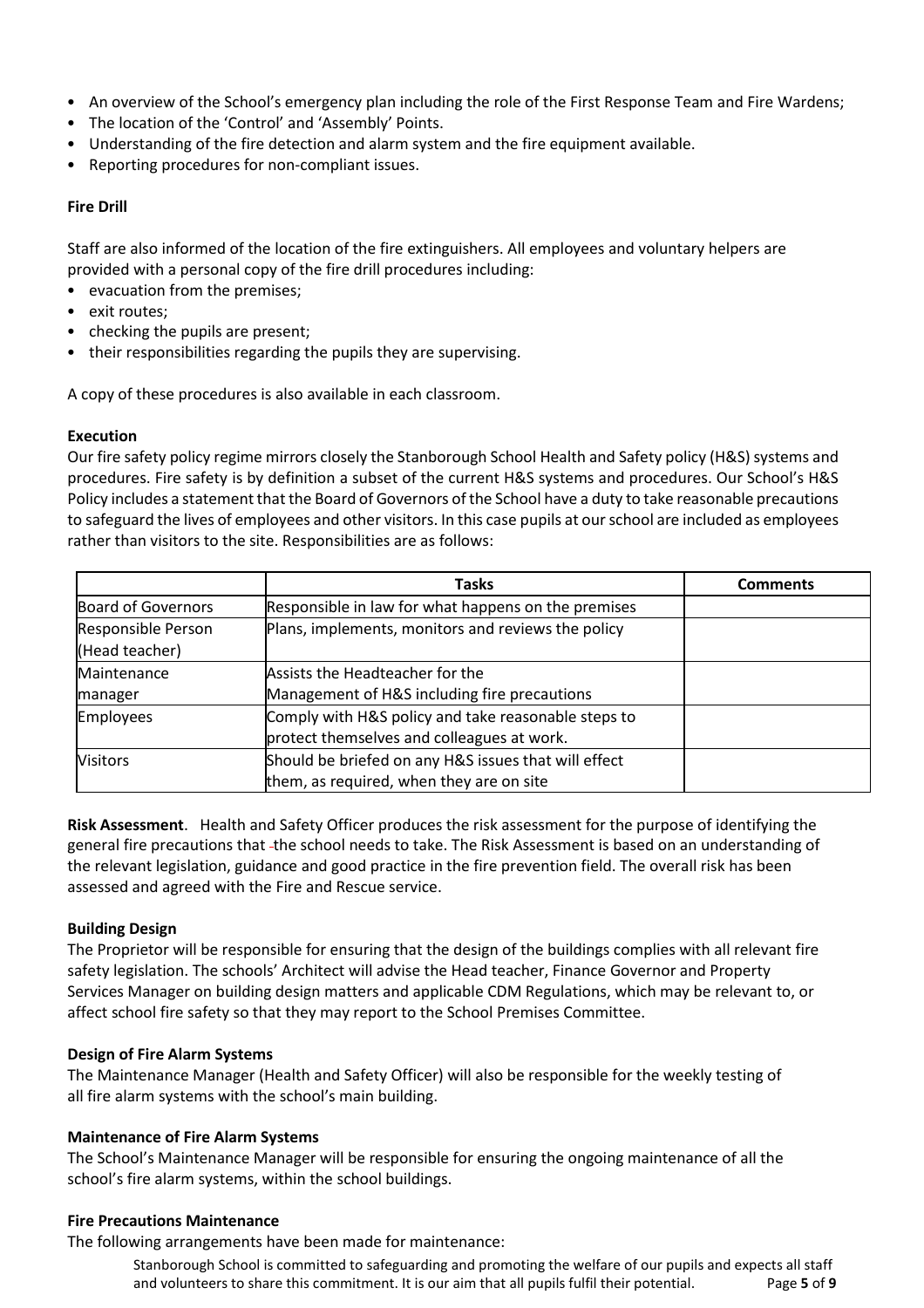|          | Item                                                                                                | By whom                    |
|----------|-----------------------------------------------------------------------------------------------------|----------------------------|
| Ongoing  | Check signage, safety clips on fire extinguishers,<br>ensure that fire doors are not wedged open    | Site Manager               |
| Weekly   | Test fire panels on Tuesday between 0800 -0900 hrs                                                  | Site Manager               |
| Termly   | Test fire panels and emergency lighting                                                             | Site Manager               |
| Annually | Test all fire extinguishers, check all fire blankets.<br>Replace any missing fire evacuation signs. | <b>External Contractor</b> |

## **Smoking**

Smoking can be a major source of fires. Smoking on the school's premises is prohibited.

## **Training**

The Head teacher will arrange annual training for staff.

# **Practice Evacuation**

 There will be a number of practice evacuations each term. The aim of the practices is to familiarise pupils and staff with evacuation procedures, a full evacuation is considered successful when a building is evacuated within 4 minutes. The Maintenance Manager will set off the fire panel and monitor the time it takes to evacuate the buildings, these details are to be passed to the Headteacher for record keeping purposes. The following practices should occur **every term**:

|              | <b>Detail</b>                   | By whom              |
|--------------|---------------------------------|----------------------|
| Whole School | One daytime evacuation practice | The Head teacher in  |
|              |                                 | conjunction with the |
|              |                                 | Maintenance Manager  |

Stanborough School has an Emergency Evacuation Plan which forms an appendix to this policy.

# **Overview of hazards, people at risk, level of risk, records and review**

# **Identification of hazards**.

- **Sources of ignition**. Sources of ignition include: electrical sockets and equipment; maintenance; items covered under CoSHH; and specific rooms such as science laboratories, boiler house, workshops and kitchens. These areas are kept under review to minimise risk, and to ensure that there are few chances of mechanically generated sparks. Contractors are supervised and have to comply with both CDM regulations and school policies in relation to Fire Safety and Health and Safety.
- **Sources of fuel** Mains, gas and electric.
- **Sources of oxygen**. Doors are kept shut to reduce the levels of draft (an accelerant) and slow the spread of fire; there are no stored oxygen containers on site. All doors are fire doors and must not be wedged open.

## **People at risk**.

- **By day**. Pupils, staff and visitors.
- **By night**. Boarders and boarding school staff.
- **During holidays**. During the holiday periods there could again be occasions when the school is used for activities and continuing professional development but these numbers are low.
- **People especially at risk**. This would apply if either a pupil or adult with a physical disability was on the school site.

## **Evaluation of risk**

- **Overall evaluation of risk**. The overall evaluation of the risk of a fire starting is assessed as **LOW** because there are few ignition sources and combustible materials are kept away from them. Smoking is not permitted anywhere on the school premises or the entrance area. Electrical equipment is inspected regularly and tested, and the chance of arson is assessed as low due to the security arrangements of the school.
- **Evaluation of risk to people from fire**. Risk to people from fire is low.
- **Reduction of fire hazards**. All adults are briefed on induction and annually on the importance of good housekeeping to prevent the build-up of combustible material.

Stanborough School is committed to safeguarding and promoting the welfare of our pupils and expects all staff and volunteers to share this commitment. It is our aim that all pupils fulfil their potential. Page **6** of **9**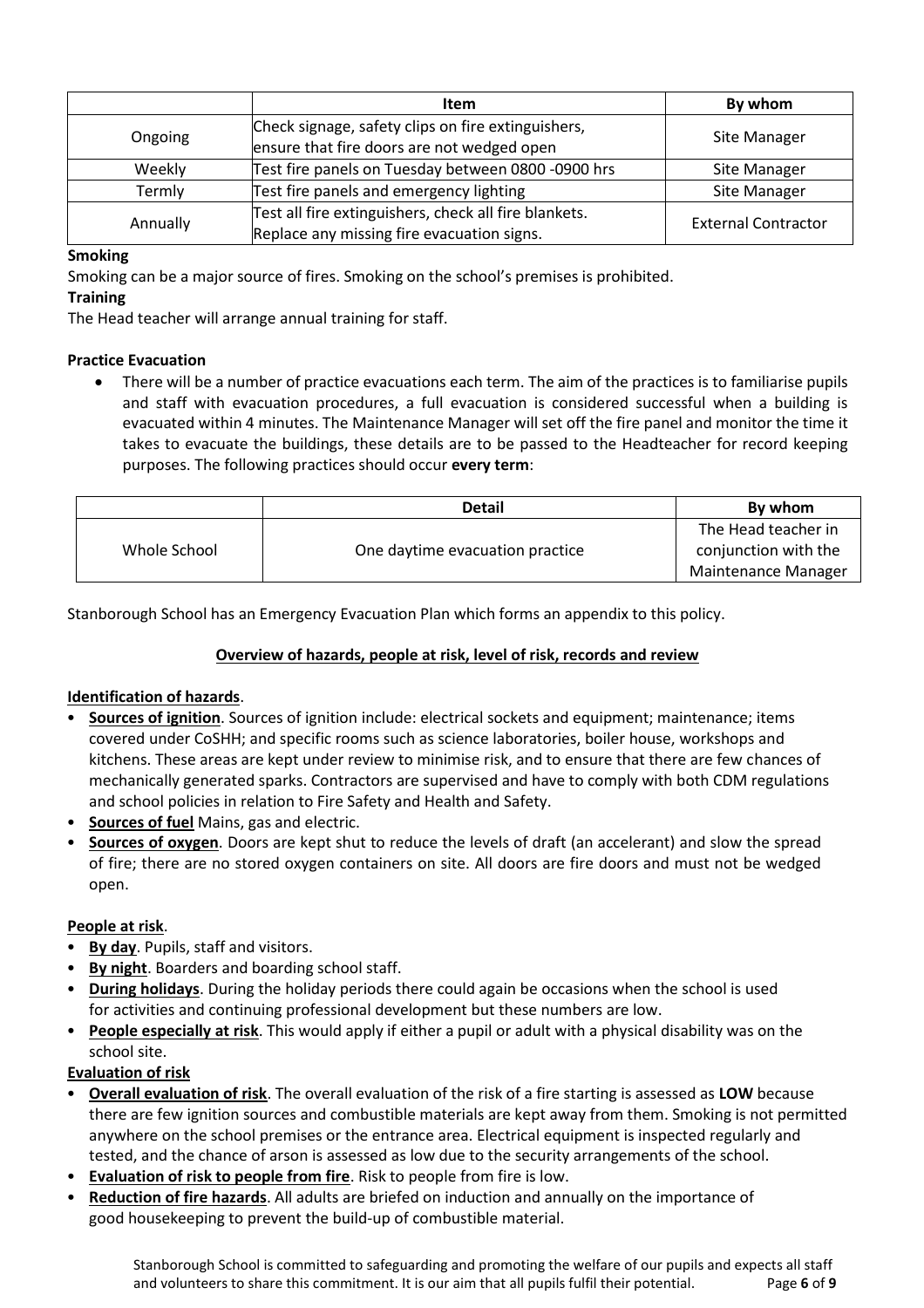## **Reduction of risk to people**.

- **Detection and warning**. The premises are well protected with fire detection equipment, emergency lighting, warning bells and a sprinkler system.
- **Fire fighting**. All staff are trained Fire Wardens and have practised with fire extinguishers. Although the school policy is not to fight fire unless it is to ensure a safe evacuation.
- **Fire Wardens**. All Fire Wardens will receive annual training.
- **Escape routes**. The school follows the principle that main escape routes are all signed.
- **Signs and notices**. Signs and notices comply with H&S (Safety Signs and Signals) Regulations 1996.

## **Fire Prevention and Control - Fire Wardens**

## **Introduction**

The Head teacher, assisted by the Maintenance Manager, is responsible for ensuring that all procedures, precautionary measures and safety standards are clearly understood and complied with. Kaz James (Head teacher), Mr Odrinski (Maintenance Manager), senior members of staff and faculty leaders, have been appointed Fire Wardens.

## **Tasks**

Fire Wardens have the following tasks (in priority order):

- 1. To ensure that all occupants of a building evacuate the building in an orderly manner using the recognised evacuation routes.
- 2. To assist with the control of pupils, staff and visitors in the fire assembly area
- 3. If there has been a false alarm the Head teacher will decide when to silence all fire panels and re-enter the building.
- 4. Reporting faulty fire fighting and fire detection equipment to the Head teacher.
- 5. To make recommendations to improve fire safety.

Appropriate procedures are in place for ensuring that safety precautions are properly managed, formulated and disseminated to all staff. These procedures include Fire Drills and the use of Fire Extinguishers. A copy of the school evacuation procedure is available in all key areas. There is one exit door from each room and on leaving the room the exit routes are clearly displayed. All staff, visitors and volunteers should be fully conversant with the evacuation procedures in the case of a fire/bomb threat. The procedure for this purpose at Stanborough School is in full at the bottom of this document.

## **Bomb Threats**

The aim is to prevent bomb or incendiary attacks, or when this is not possible, to minimise their effects in buildings to which members of the public must have access. This must be done without imposing unacceptable restrictions on them and the Board of Governors must weigh the seriousness of the threat against the need to maintain business as usual and decide the extent to which counter measures should be adopted.

## **Public Access**

Consideration should be given to dividing the areas to which the public usually require access from the rest of the building. The rest of the building can then be made a secure area.

## **Package Bombs and Hoaxes**

Postal bombs are unlikely to be in large parcels, rather in flat packages. Staff should be on their guard for:

- The post mark especially foreign, and any name/address of sender.
- The writing especially of foreign style.
- Stains these could be sweating explosives.
- The smell usually an aroma of marzipan or almonds indicate an explosive.
- The sound if the parcel rattles, ticks, etc.

Stanborough School is committed to safeguarding and promoting the welfare of our pupils and expects all staff and volunteers to share this commitment. It is our aim that all pupils fulfil their potential. Page **7** of **9**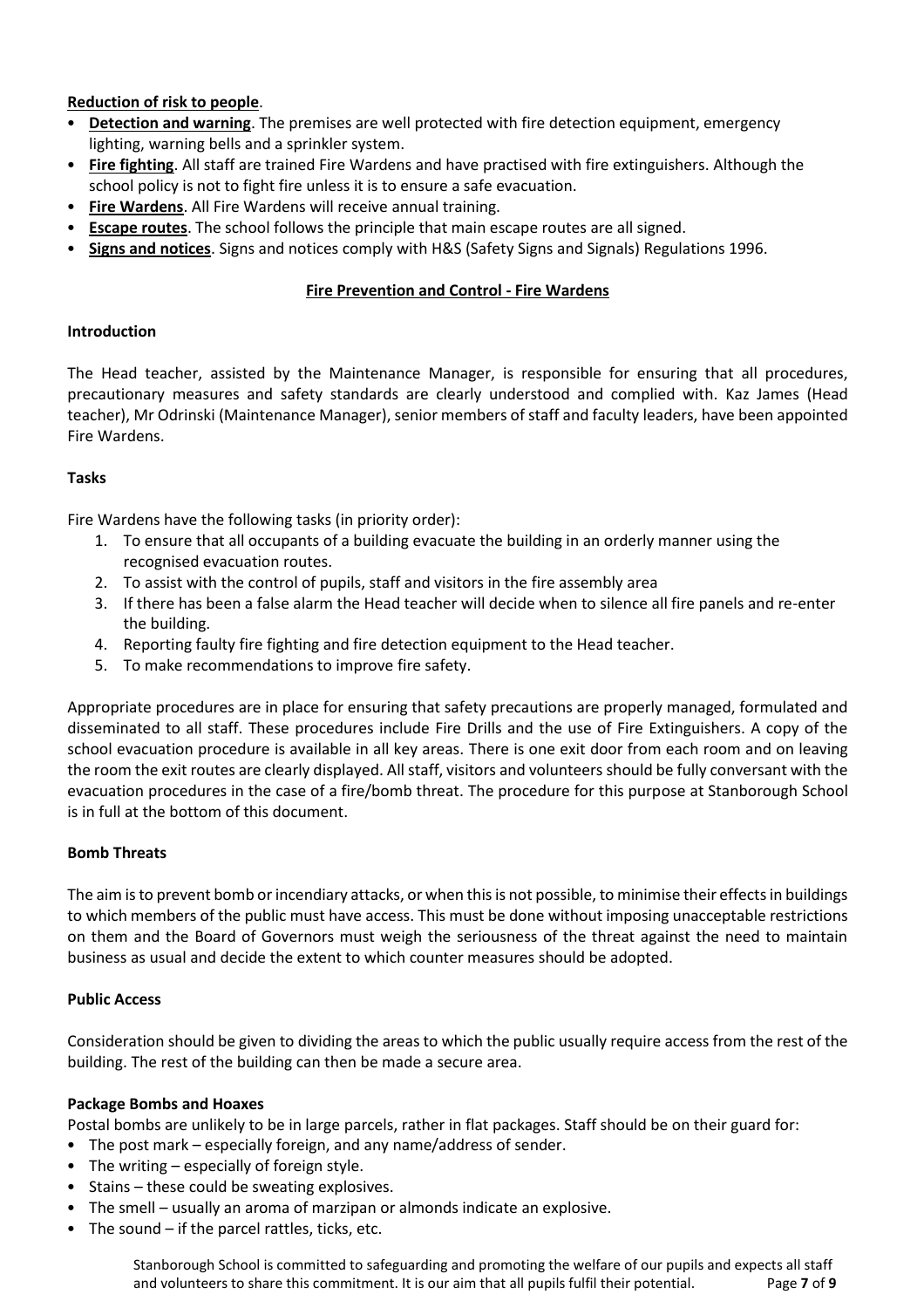## **Telephone Calls**

These are more of a common occurrence than parcels. All members of staff should be aware of the necessary procedures should they receive such a call:

- Alert security/police immediately.
- Above all, be calm, listen carefully, and report exactly what is said.

## **Fire and Bomb Alerts**

If an alert is a practice, then the fire brigade must be informed before the evacuation of the premises takes place.

## **Prevention of Arson**

Arsonists in schools often start their first fires by chance. Perhaps they break into the school just for the fun of it.

There is no planning, no organisation. Having got inside, they can't find too much to steal, they have matches in their pocket, they see the wastepaper bin and they start a fire. It all happens by chance. This chance element in arson makes some people believe that arson is the hardest of all the security risks to control.

With the number of attacks on schools rising rapidly and the number of large fires also rising fast, some credence is given to this view. But the fact that the action of most arsonists is either unplanned or badly planned does give the school a good chance of preventing the fires. Because it seems to be easy, because they don't get caught, because of the thrill they get from the adrenaline rush, because the school seems powerless to do anything about the problem, the arsonists do it again – which is why school fires come in cycles.

Larger scale attacks – a serious attempt to burn the whole school down – normally come after the smaller-scale events. Some arson is aimed at hiding the details of another crime – although this is rare in schools. Arsonists do not normally bring the method of starting the fire into the school – they are reliant on finding scrap paper, etc., in the school to start the fire. There are few instances of arsonists seemingly tearing up books etc. in order to create the blaze – they look for loose paper on desks, in waste bins, etc. The school policy on arson prevention is therefore:

- As far as is practicable, inflammable materials are locked away.
- All waste bins are emptied.
- The Head teacher makes occasional unannounced checks that the procedure is being adhered to.

## **Fire and Emergency Evacuation Procedures**

## **Fire Zones**

The Maintenance Manager will be responsible for the identification and signage of the fire zones.

## **Summoning the Fire and Rescue Services**

- The Fire Services will be called if necessary.
- In the event of casualties, these will be looked after by the designated first aid persons.
- Any incidents will be recorded in the incident book.

## **Fire Drills**

- Evacuation drills are carried out once a term.
- The first drill should be carried out as soon as the new year begins so that all new pupils and staff are aware of the procedures.

## **Emergency Lighting**

The Maintenance Manager will ensure the routine testing and ongoing maintenance of the emergency lighting systems, is carried out in all the school premises.

Stanborough School is committed to safeguarding and promoting the welfare of our pupils and expects all staff and volunteers to share this commitment. It is our aim that all pupils fulfil their potential. Page **8** of **9**